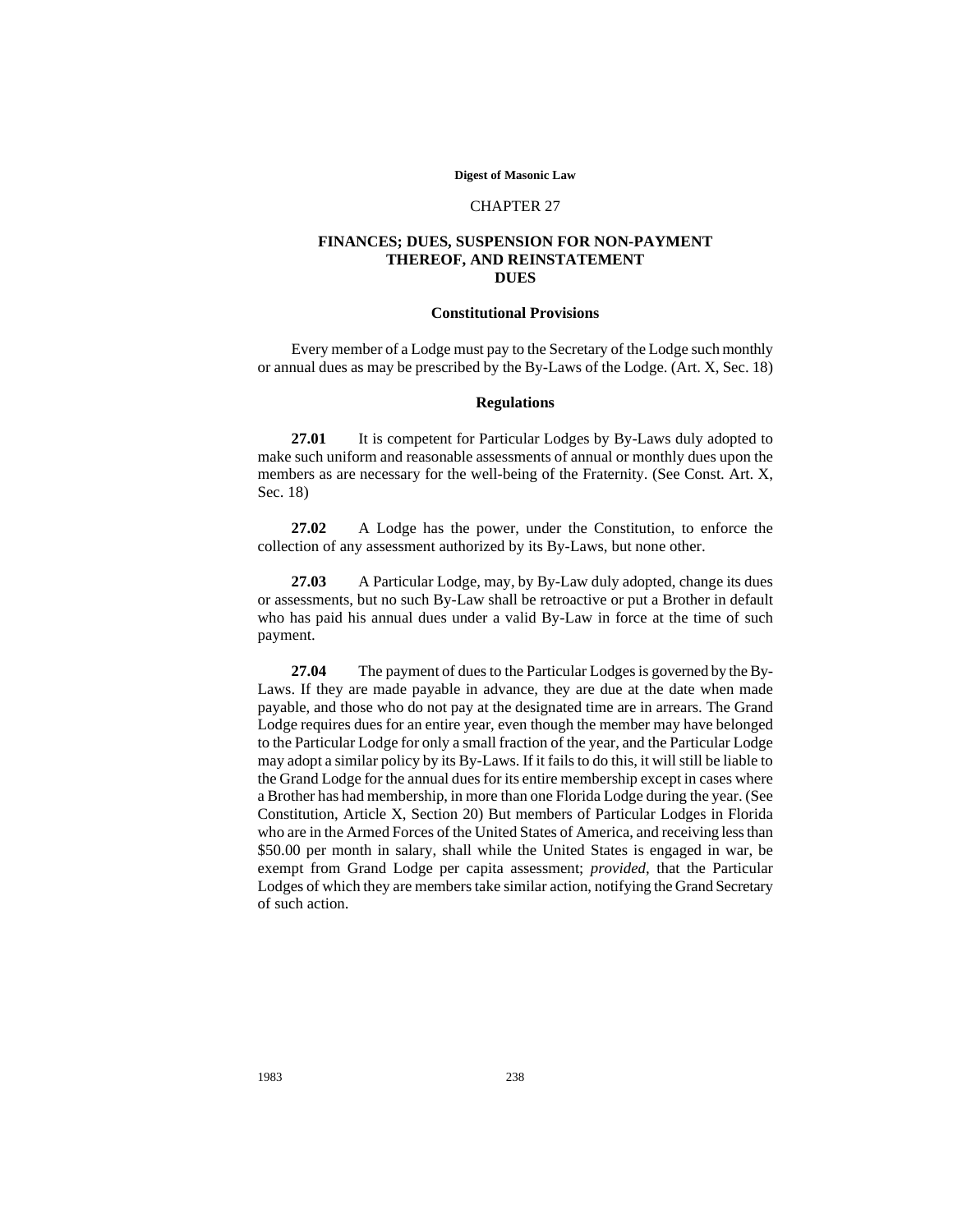31)

#### **Chap. 27 Finances 27.05**

### **References**

Dues may be made annually or monthly, according to the express terms of the Constitution. (Constitution, Article X, Section 18)

## **Regulations**

**27.05** Article X, Section 18 of the Constitution is construed as advisory and not mandatory, and a By-Law requiring Lodge dues to be payable quarterly is not contrary to the intent of the provisions of Article X, Section 18.

**27.06** If a Lodge reinstates a suspended Mason, and at the same meeting that he was reinstated makes him an Emeritus Member, the Lodge must pay the Grand Lodge dues for him for the year in which the action is taken.

**27.07** A member paying his dues in full and applying for a dimit prior to December 27<sup>th</sup> is not chargeable with dues for the following year, for want of Lodge action, as action should be taken by the Lodge on or before December 27<sup>th</sup>.

#### **References**

As to other assessments by Grand Lodge, See Chapter 14 As to dues of dual member who dimits, See Reg. 26.04 Dues of Emeritus Members may be remitted. Const. Art. X, Sec. 13; Regs. 26.08, 26.09

### **Rulings and Decisions**

Lodges are not required to pay for those members who have not paid their assessment. (1952 Proc.

It is proper to accept dues from a member who is under charges in a court of law. (1948 Proc. 48)

A Brother who withdraws from Lodge by dimit is required to pay all current dues before issuance of dimit and if Brother in that same year affiliates with another Florida Lodge, he is not required to pay dues to the Lodge with which he affiliates because Masonic Law does not contemplate a Brother paying dues more than one time each year. (1959 Proc. 60, 164)

## **SUSPENSION FOR NON-PAYMENT OF DUES**

### **Constitutional Provisions**

Every member of a Lodge who is six months or more in arrears for dues shall be notified thereof by the Secretary, and in case of failure or refusal to come forward and pay his dues, or give satisfactory excuse, within three months after such notification, may be suspended at the discretion of the Lodge. (Art. X, Sec. 20)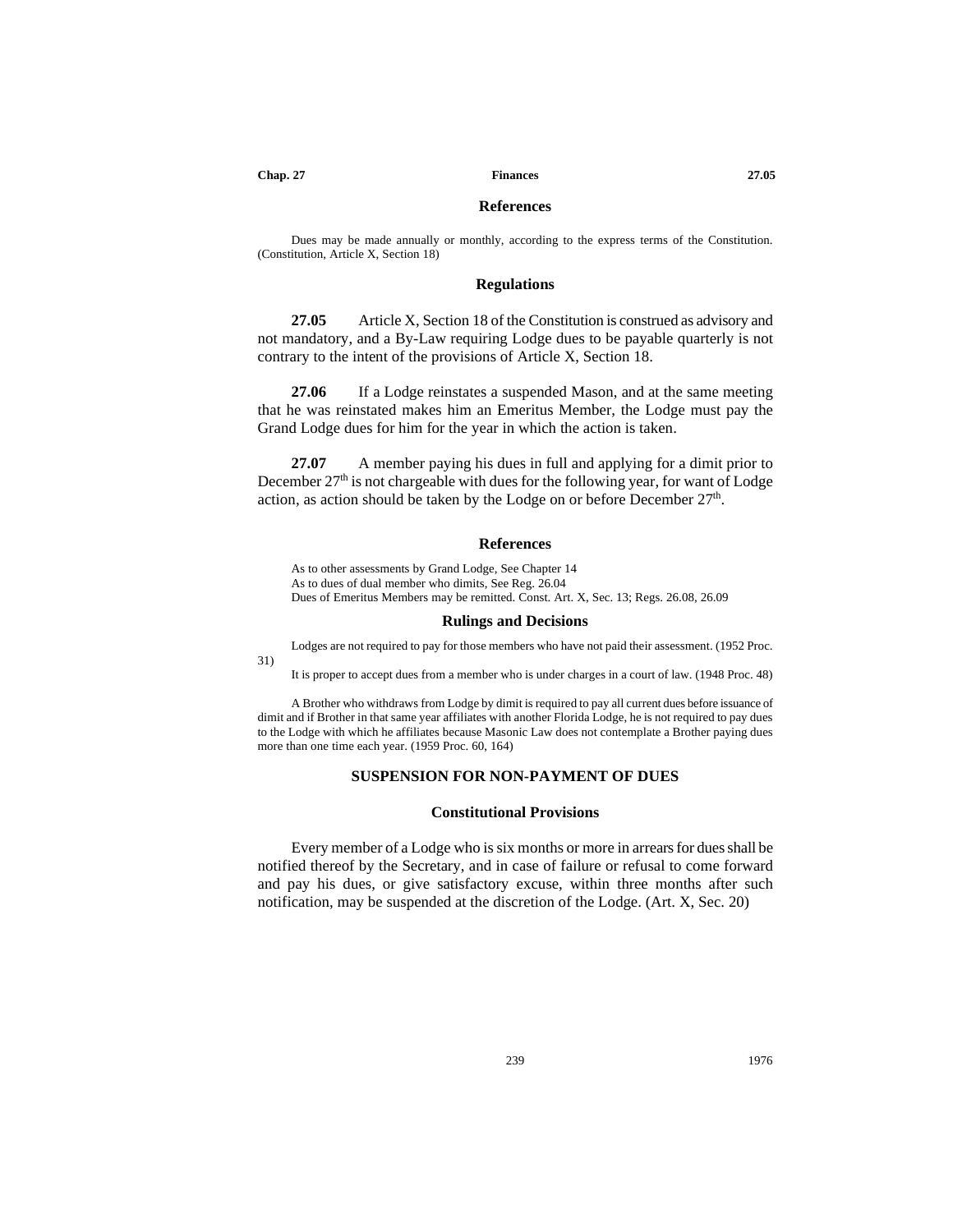#### **27.08 Digest of Masonic Law Chap. 27**

## **Regulations**

**27.08** A Lodge By-Law providing for automatic suspension for non-payment of dues is not in accord with Article X, Section 20 of the Constitution, and is void. All suspensions for non-payment of dues must be by direct Lodge action, but may be made effective at a certain future date, not later than December 27<sup>th</sup> of that year, unless paid meanwhile; *provided*, the Constitutional requirements involved are complied with.

#### **References**

See By-Law 4.02 of Uniform Code of By-Laws, Regulation 24.05 for procedure for suspension for non-payment of dues.

## **Regulations**

**27.09** At the time of making up Lodge Returns hereafter, the Particular Lodges of this Grand Jurisdiction shall be permitted to take credit for, or deduct, Grand Lodge dues and assessments for all those whose names appear in the "Exhibit of Losses" column, as suspended for non-payment of dues, and those who may have died during the year without having paid dues.

When a member suspended for non-payment of dues by a Particular Lodge is reinstated, the Particular Lodge shall account to Grand Lodge for arrearages of such member.

No Lodge shall reinstate a suspended member without collecting or remitting current year's dues, but in case of remission of dues, the Lodge shall account to Grand Lodge for Grand Lodge per capita.

Only the Grand Lodge, or the Grand Master, can remit any portion of arrearages of a suspended member suspended for non-payment of dues.

**27.10** No Masonic rights, privileges, or benefits can be extended to any one while under sentence of suspension or expulsion.

**27.11** A Particular Lodge may, in suspending one or more Brothers for non-payment of dues, provide that such suspension shall become effective at certain future date, unless the dues are in the meantime paid.

**27.12** Dues are not chargeable during suspension for any cause.

## **Rulings and Decisions**

The Master of a Lodge does not have authority to order suspension of members for non-payment of dues. The action for suspension must be by direct Lodge action. (1954 Proc. 65)

Action of a Particular Lodge suspending members without due notice is null and void. (1980 Proc. 166)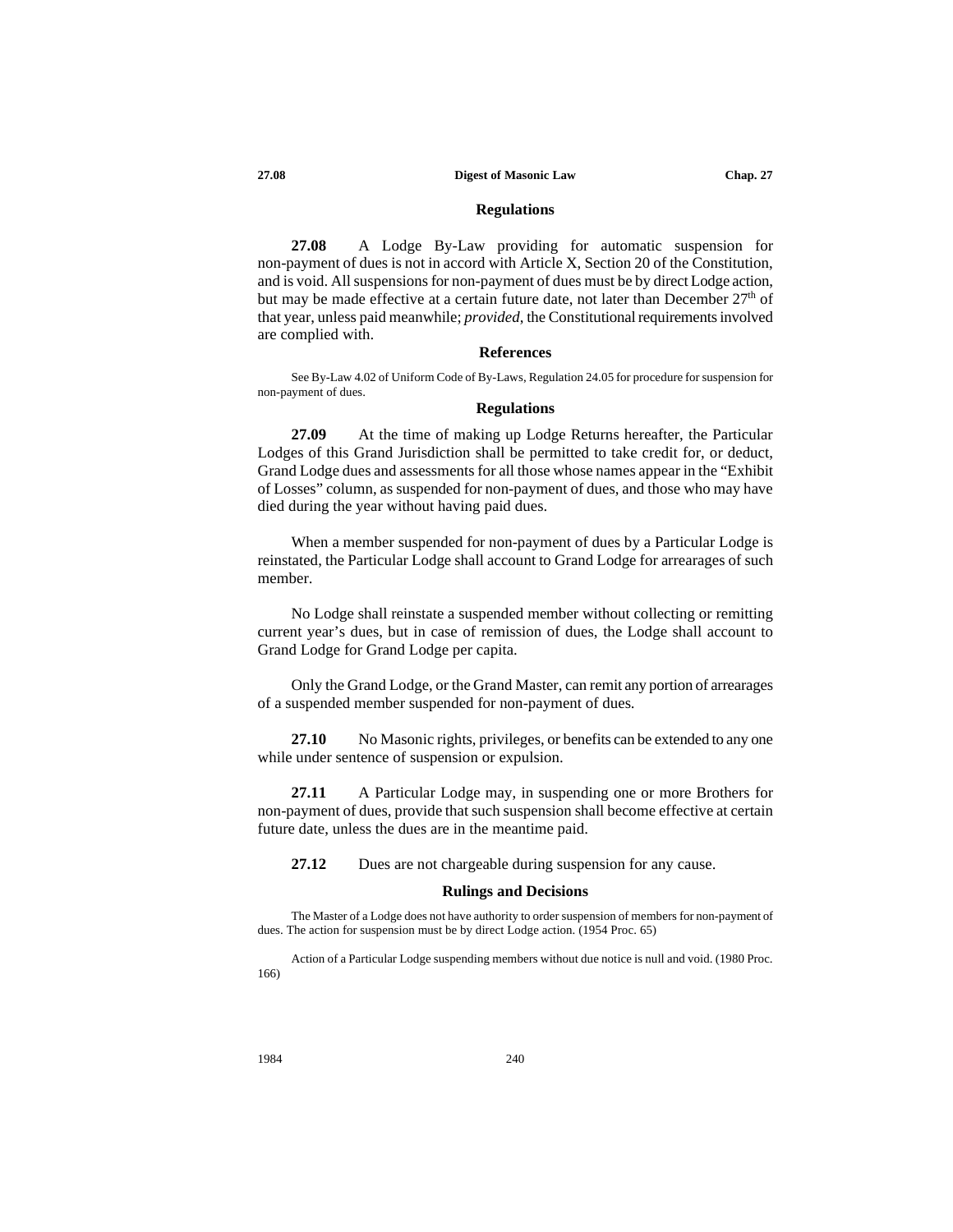# **Chap. 27 Finances 27.12**

Regulation 27.08 provides that no suspension shall be made after December 27<sup>th</sup>, but, the Regulation contains a provision, which always overrides anything before it, and that must be complied with. Even if there was no such provision, the requirements of the Constitution would prevail over the provisions of the Regulation. If a Brother has been suspended December  $27<sup>th</sup>$  without proper notice, the suspension would be illegal. If a Brother was suspended after December  $27<sup>th</sup>$  because proper notice had not been given to him six months prior to that date, then that suspension is valid, in accordance with the Constitution, and also is in compliance with the requirements of the Regulation. (1984 Proc. 116)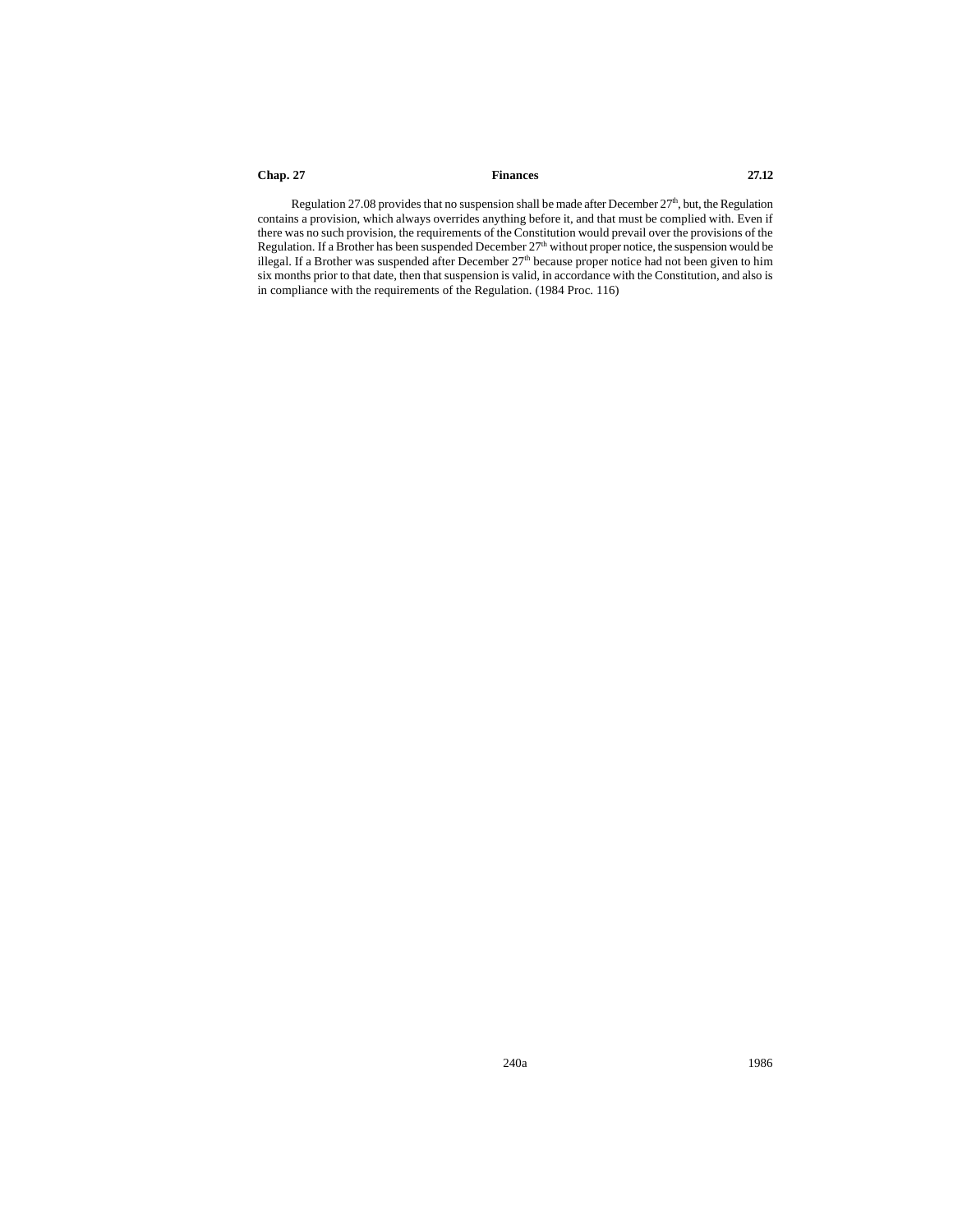**Digest of Masonic Law Chap. 27**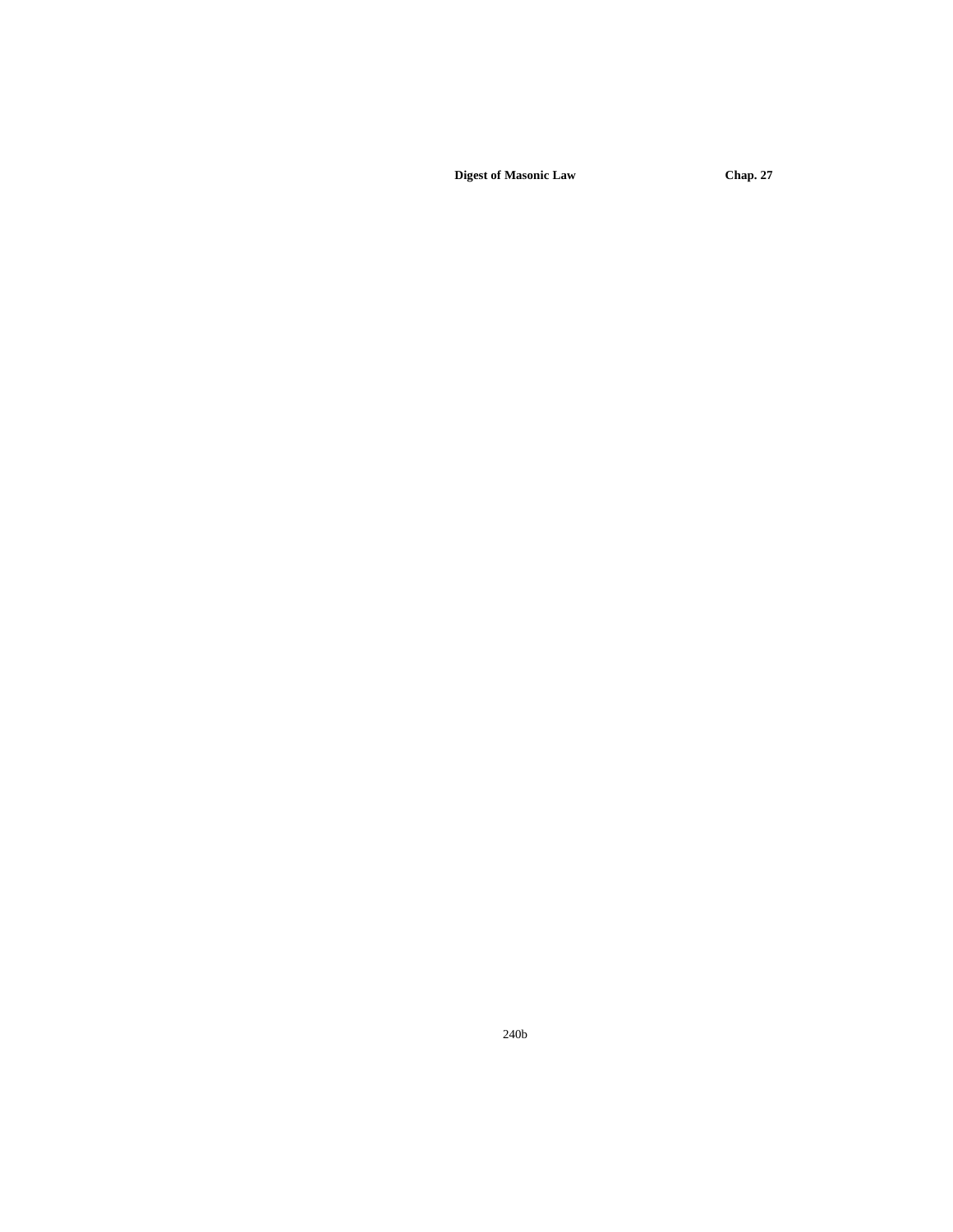**Chap. 27 Finances 27.13**

## **REINSTATEMENT**

## **Regulations**

**27.13** A Member suspended for non-payment of dues can be reinstated only after petition has been properly submitted, which shall take the same course as a petition for the Degrees; *provided*, any such petition which is rejected may be renewed by a new petition after three months from date of such rejection. A favorable vote of three-fourths of the members present by ball ballot or secret written vote shall be necessary to reinstate a member suspended for non-payment of dues.

**27.14** In handling a petition for reinstatement for N.P.D., a Lodge may collect or remit all dues, including current dues, or any part thereof, but any per capita due Grand Lodge must be paid to Grand Lodge.

**27.15** A Mason suspended for non-payment of dues by a Lodge which afterward becomes dormant or defunct, can be restored by the Grand Master upon the recommendation of some regular Lodge, and the payment of all arrearages to the Grand Secretary, who shall issue a Certificate upon which the restored Brother can apply for membership in any regular Lodge, but the payment of arrears of dues may be remitted by the Grand Lodge, or Grand Master in recess, in meritorious cases, upon the recommendation of the Lodge in which the Brother desiring restoration seeks affiliation. (See Reg. 9.13)

## **Rulings and Decisions**

Lodge may reinstate members suspended for N.P.D. without payment of current year's dues unless such action is prohibited by Lodge By-Laws. (1942 Proc. 55)

It is optional with the Lodge whether or not to collect back dues or current dues from a suspended Brother seeking reinstatement but per capita due Grand Lodge must be paid by the Lodge. (1943 Proc. 74)

Money for back dues tendered with petition for reinstatement belongs to Lodge even if petition is rejected, but may be returned as donation by a vote of the Lodge. Money tendered for current year's dues must be returned if petition is rejected. (1942 Proc. 46)

If amount tendered with petition and reinstatement is only for the amount of arrearage at time of suspension, it should be retained by the Lodge even if applicant is rejected. Any sum tendered for current dues must be returned if petitioner is rejected. (1944 Proc. 33)

On reinstatement of suspended Brother for N.P.D., nothing is paid to Grand Lodge except per capita due when suspended. (1944 Proc. 36)

Brother suspended in 1933 and moving into jurisdiction of another Lodge in 1934 and seeking reinstatement must apply to Lodge of which he was a member and seek reinstatement on terms provided in the By-Laws of that Lodge. (1947 Proc. 32)

On petition for reinstatement from suspension for N.P.D., by now defunct Kansas Lodge, correct procedure is for petitioner to clear with Grand Lodge of Kansas, paying all amounts due and taking receipt therefore and attaching same to petition for affiliation. Grand Master will then restore from suspension and permit Lodge to act on receiving petition. (1946 Proc. 37)